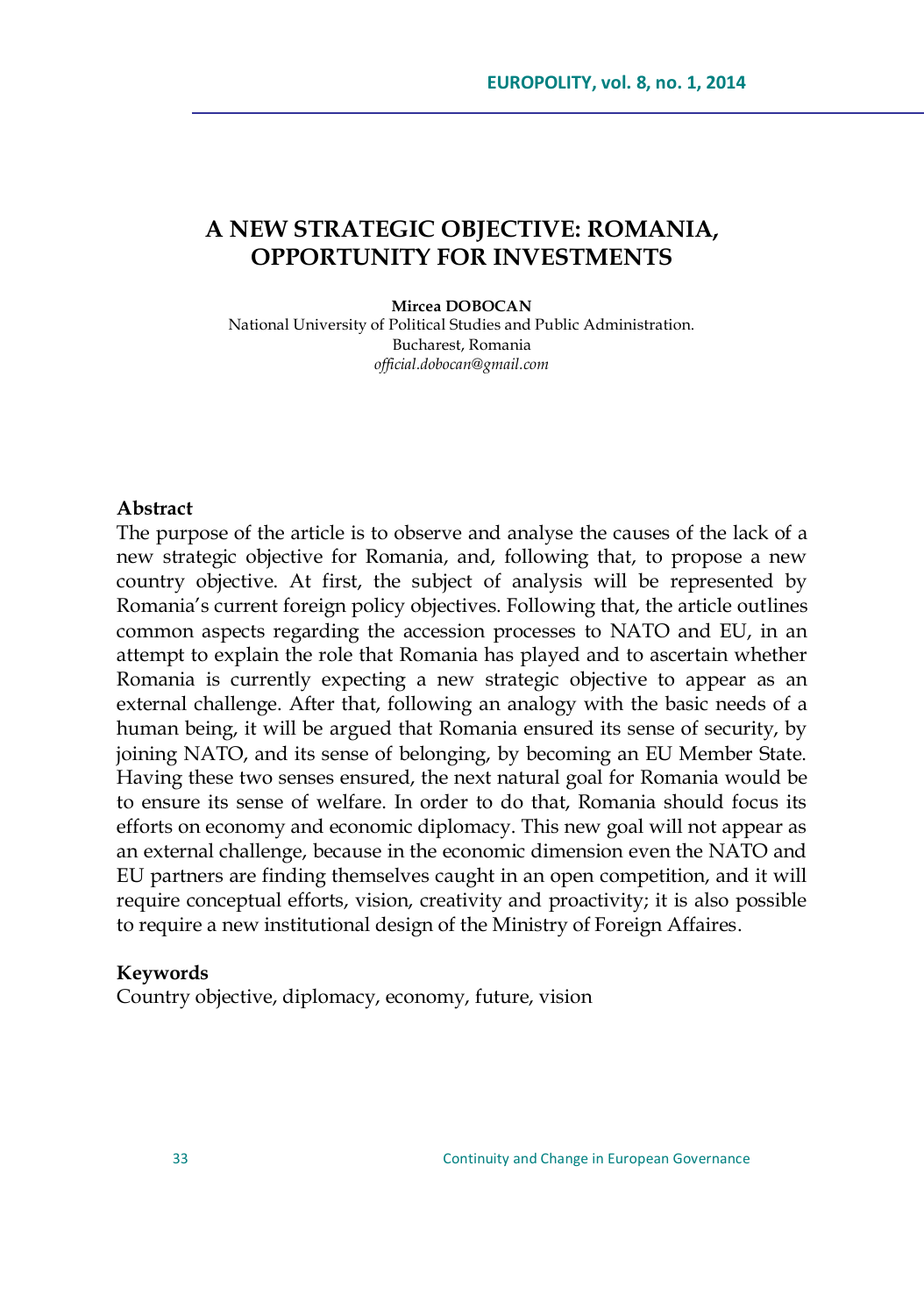## **1. ROMANIA'S CURRENT FOREIGN POLICY OBJECTIVES**

Foreign policy refers to the programs and policies that determine Romania's relations with other states, nations and foreign entities. Foreign policy includes diplomatic relations and cooperation, issues related to security and different forms of economic policy.

According to the Romanian Ministry of Foreign Affairs (MFA), there are five main objectives which Romanian Diplomacy should pursue. We will present the foreign policy objectives of the Romanian Government, with brief comments on each of them.

The first objective is defined as the focus of all actions on promoting and protecting the political, economic, social and cultural interests of Romania and all its citizens. This role of the Romanian Ministry of Foreign Affairs outlines the core mission of diplomacy and should be stated as a per se objective in any diplomatic strategy.

The second objective refers to using more effectively the benefits deriving from Romania"s EU and NATO membership. This objective reflects the fact that at this moment Romania does not use the benefits of its membership completely. Whilst joining NATO and the EU was for a long period the main tasks for the Romanian Diplomacy, the use of membership benefits is closely related to internal aspects, such as reforms, political will and stability, and respect for the rule of law. In this view, the substance of this objective resides mostly into internal matters and, because of that, Romanian Diplomacy should not be considered accountable.

The third objective refers to consolidation, with more pragmatism, of the partnerships Romania has developed in recent years, first of all to its European and Euro-Atlantic partnerships. This objective is important because it outlines the distinction between the process of admission and the process of integration. The further integration into these structures will depend on both internal behaviours and Romanian Diplomacy.

Strengthening cooperation with neighbouring states represents the fourth objective of the foreign policy of the Romanian Government. The existence of this objective is imposed by two elements: the first one is represented by the territorial proximity; the second is a NATO requirement. It is very important that this objective is clearly stated because it has a substantial contribution to the maintenance of peace and stability in the region.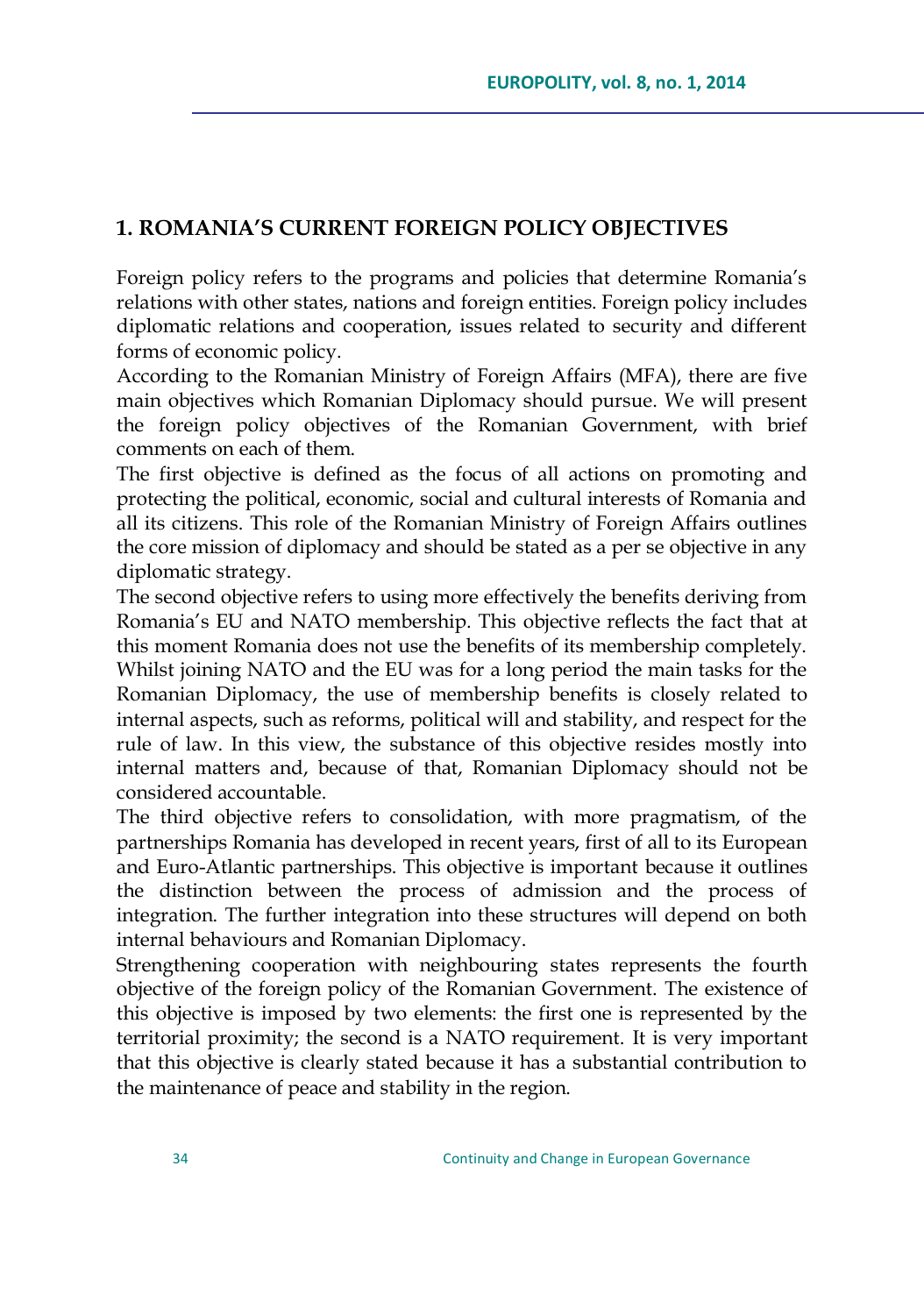The fifth and the last main objective is the following: achieving the strategic targets of enhanced cooperation with countries on other continents that can attract Romania"s economic interests. It is notable that the economic component of diplomacy is clearly outlined. For the future, this objective can be reformulated in a broader manner, by taking into consideration not only States as international economic actors, but also Multinational Corporations.

What is it to be retained from all of these observations?

First of all, it can be stated that Romanian Government is mainly focused on the maintenance and capitalization of the achievements of the Romanian Diplomacy.

Secondly, given the nature of our alliances and partnerships, the main objectives of our foreign policy are related to security and politics.

Thirdly, even though Romanian Diplomacy achieves its goals, internal actors and institutions play significant roles in the process of transforming the achievements of diplomacy into concrete benefits for the Romanian citizens.

Finally, the perspective over the economic component of diplomacy could be nuanced, for better coverage and pursuit of Romania's economic interests.

## **2. NATO AND EU ACCESSION PROCESSES: A PARADIGM OF COMPLIANCE**

This section is not about presenting the steps taken by Romania in order to become a NATO Ally or an EU Member State. It is about setting a conceptual frame for both NATO and EU admission processes, a frame that will help us understand why all national forces coagulated their efforts in order to reach those two major objectives.

First of all, did Romania choose these paths because it imagined a future together with its current partners, or because of the lack of a convenient alternative? Were the EU and NATO "our way", or the only way? The answer to this question represents the motivational component for most of the internal actors involved in those admission processes.

Secondly, the initiative came from Romania, but the leadership came from its partners. In order to modernise the country, Romanian leaders wanted to include the country into "a liberal zone of law, fact which provoked changes that otherwise would not have occurred" (Beathe, 2006, 84).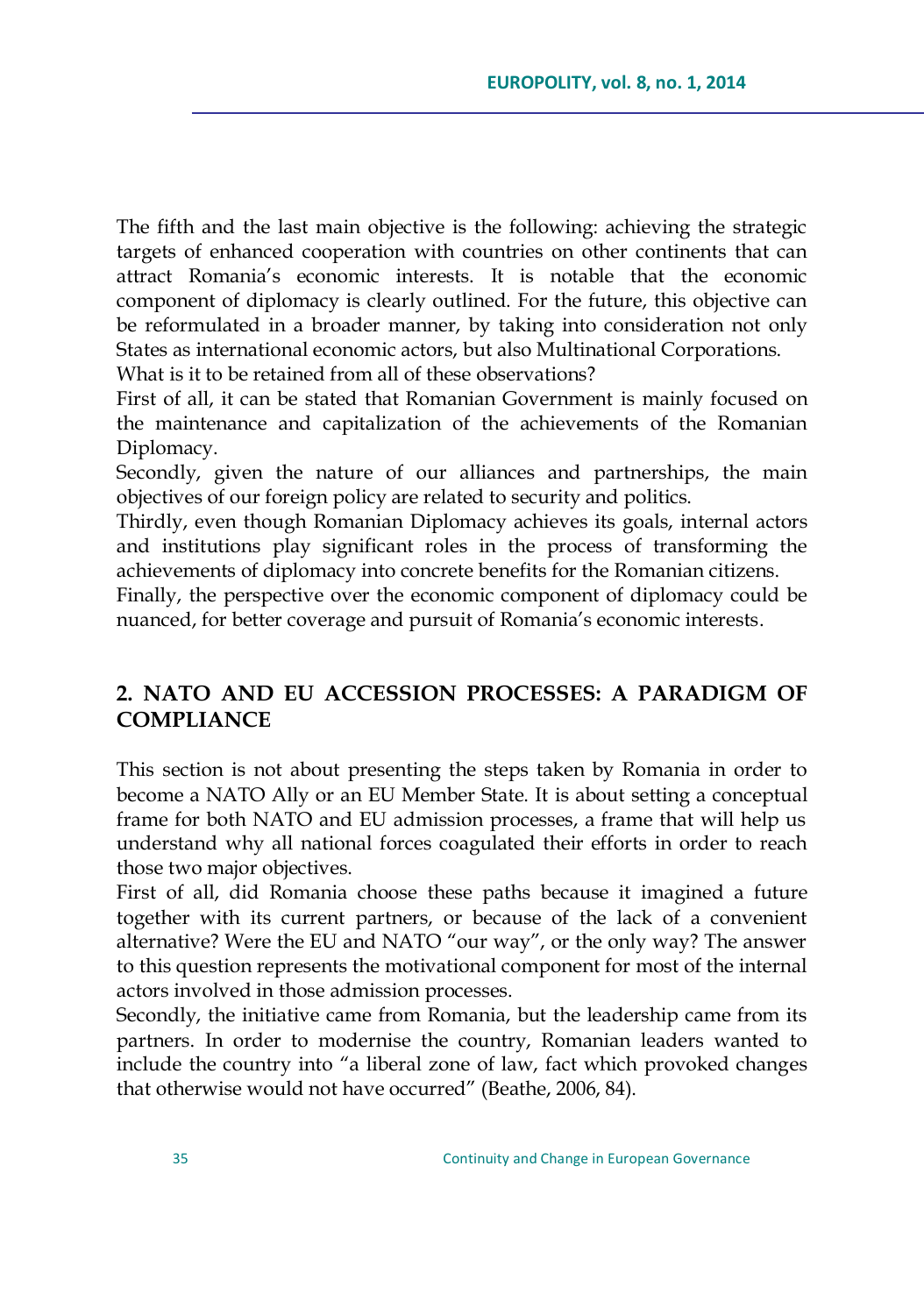Thirdly, the key notion in the admission processes was the concept of "criteria". Whether we refer to the NATO Membership Action Plan or the Copenhagen Criteria, the criteria offered Romania a sense of measurable predictability. Romanian Authorities had the mental representation of the fact that if Romania complied with "A" and then with "B", Romania was moving forward.

Fourthly, the most important aspect related to the criteria concept is represented by the fact that criteria were set and their compliance was monitored by foreign and external stakeholders, or arbiters. Romania had no significant conceptual role in the process of elaboration of such criteria and, because of that, Romania"s compliance with external criteria had little to do with common morals, values, principles or common sense of justice. This can explain why Romania still has a long way to go in order to integrate.

To sum up, it can be concluded that some of the key common elements in Romania's admissions to NATO and EU are represented by: motivation, initiative, leadership, clear and stable sets of criteria, sense of predictability and impartial arbitration. Those are some of the most important elements which, combined, connected the energies of both Romanian Authorities and Romanian Diplomacy.

## **3. A LOOK AT THE BASICS: SENSE OF SECURITY AND SENSE OF BELONGING**

In order to build the argument for strengthening the economic diplomacy, Romania will be compared with a human being. It is human nature that dictates the behaviours of individuals, groups and communities. There are three major dimensions which can be identified, related to the human nature: the sense of security, the sense of belonging and the sense of welfare.

First of all, any human being's instinct is to survive. This is the sense of security, due to which its efforts combine for the assurance of an acceptable degree of security. Because of the fact that "politics out of security can only start with the principle of unqualified equality" (Edkins and Vaughan-Williams, 2009, 52), Romania considered that the best way to ensure its security and political equality among other states was to become a NATO member.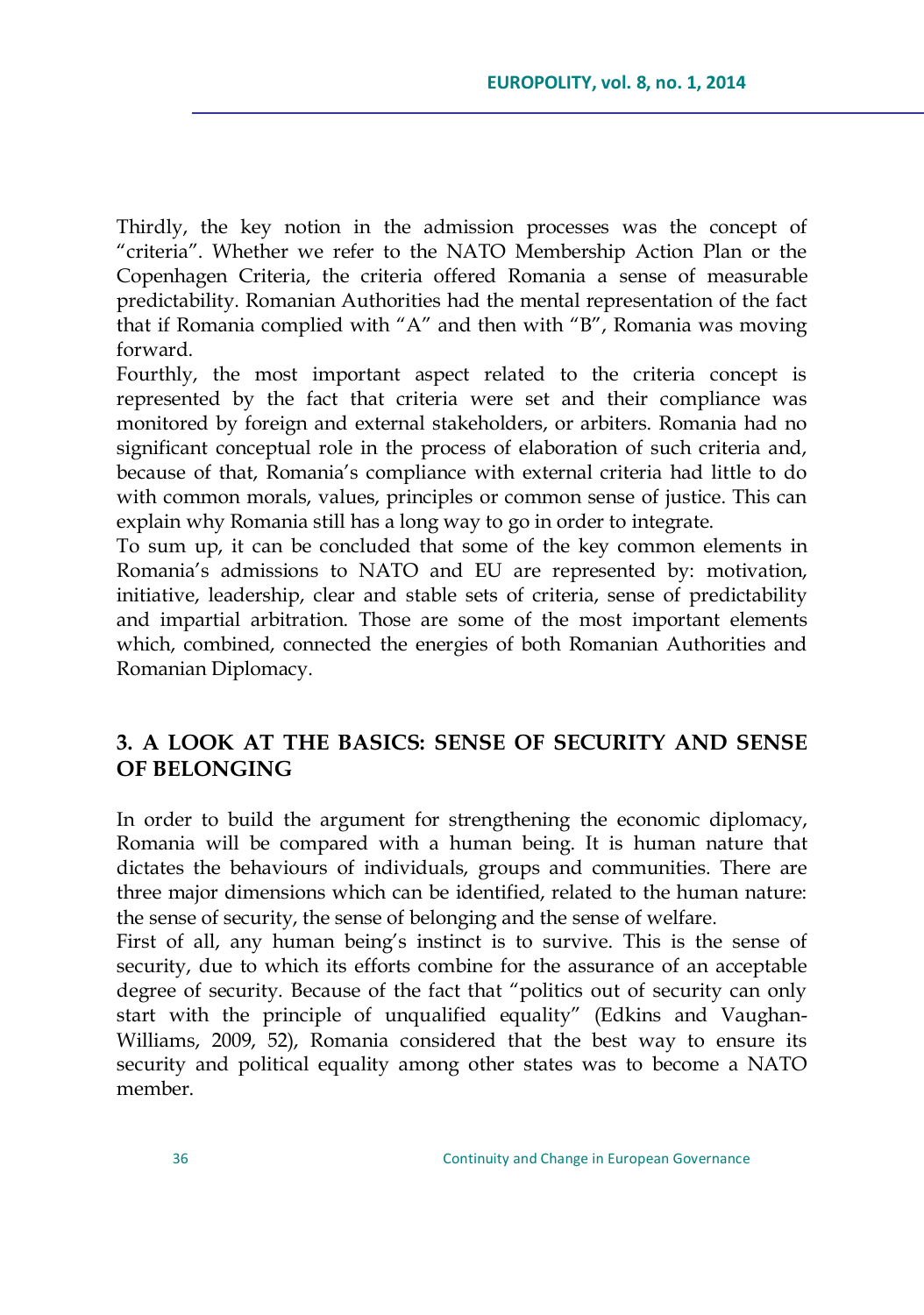Second, once the individual has the sense of a relatively secured environment, its instinct is to search for a group or community: this is the sense of belonging. Romania oriented towards the European Union.

After achieving the goal of EU admission, Romanian authorities entered into a state of lamentation. One of the possible causes of this lament could be the past and wide spread expectation that once Romania was accepted into the family things will evolve by themselves. Seven years after Romania joined the European Union, Romanian institutions are still working to the consolidation of the relations with the European partners. This behaviour outlines the fact that the integration process is both complex and continuous and that Romania is still trying to find its sense of belonging – common values, principles and standards.

## **4. WHICH IS THE CAUSE OF THE CURRENT LACK OF A NEW NATIONAL OBJECTIVE?**

In order to answer, two different approaches can be envisioned, both based on the following premise: the genesis of any future national objective must be based on a moral frame.

According to the first approach, the moral frame is already occupied by the processes of Romania"s compliance with European values, morals, principles and standards. Romania still has to consolidate the sense of belonging. Because of the fact that the moral frame is already filled whit that task, there is no room for another wide objective. In this perspective, even if Romania would define its next national objective, the start of its implementation process would be postponed indefinitely, until the EU integration process had ended.

The second approach consists in the thesis according to which the first approach represents, in fact, a pretext for the lack of action in the direction of elaborating another national objective. Adherence to European standards does not represent an impediment to setting and implementing another national objective. In this perspective, the lack of a national objective finds its cause in the fact that no action was taken in order to set it.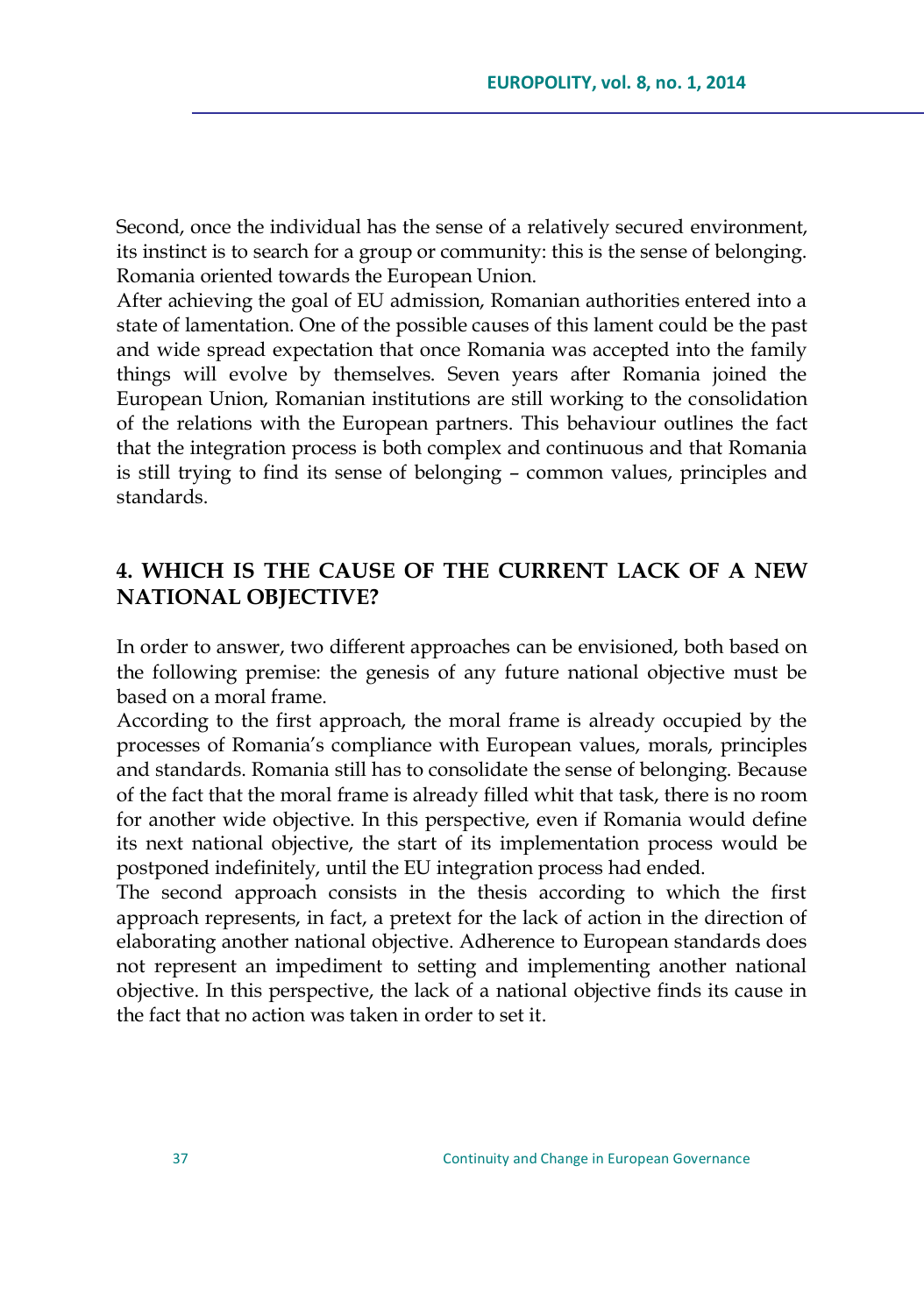## **5. WHICH WAS THE MAIN IMPEDIMENT TO TAKE ACTION?**

In order to find out why no action has been taken, we must clearly establish the fundamental difference between NATO and EU accession objectives and the economic objectives, with particular focus on the role of Romania.

The NATO and EU accession processes were defined as "sets of criteria, imposed by external actors and monitored by foreign arbiters". Romania"s role in those processes can be defined in terms of compliance, with no significant conceptual contributions.

The economic objective is fundamentally different. It does not appear as a set of criteria, imposed by external actors and monitored by foreign arbiters, due to the fact that every actor is responsible for its economic growth or decline. Romania is waiting the economic objective to appear as an external challenge, instead of imagining its own vision, designing its own creative economic strategy and become proactive. In this case, the role that Romania should play is not defined in terms of compliance, but in terms of proactivity, vision and creativity.

In conclusion, Romania does not have a country objective because, firstly, no action has been taken in order to define it - and there is no justification for that; secondly, because of the fact that such an objective appears as a new concept which should be defined in terms of vision, creativity and proactivity, and not in terms of compliance.

### **6. THE NEXT STRATEGIC OBJECTIVE FOR ROMANIA**

The global economic world represents a universal community in which the relevant indicator of actor's ranks is not their nature - public or private, but their economic status. Because the economic world is getting global with or without Romania's contribution, the concept of "accession" is irrelevant, resulting in the fact that there are no criteria to comply with in order to be integrated in this world.

Today, Romania is experiencing the sense of security, following the accession to NATO, and a certain degree of sense of belonging, following the accession to the European Union.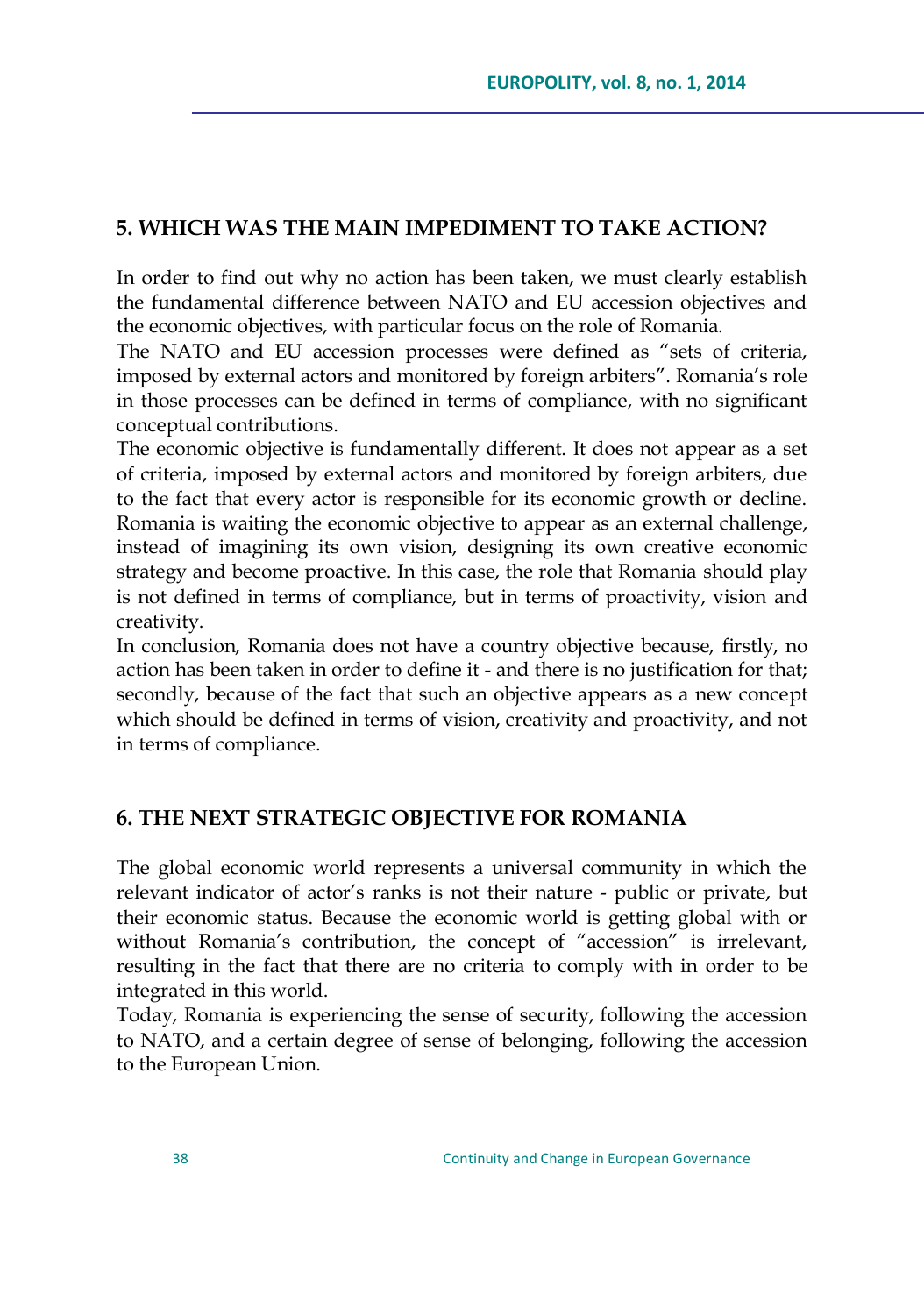Having its security and political belonging ensured, Romania"s following efforts should naturally converge to the achievement of prosperity – the sense of welfare, as the future great national objective. In the global world, "the degree of interdependence is asymmetrical, and because of that, states experience different degrees of sensitivity to economic events" (Neumann and Weaver, 1997, 98). In order to achieve welfare, Romania must strengthen its economic diplomacy and adjust it with regard to the latest concepts and developments worldwide.

We can define the new economic diplomacy as "a set of activities (both regarding methods and processes for international decision making) related to cross border economic activities (export, import, investment, lending, aid, migration) pursued by state and non-state actors in the real world" (Van Bergeijk and Moons, 2009, 37). Economic diplomacy is also "an instrument for development of effective cooperation between the countries and regions at the global level" (Baranay, 2009, 9). In this view, the economic challenge appears to be different from the challenges of NATO and EU accessions, because of its universality: national borders become almost irrelevant and the nature of actors is not restricted to sovereign States.

Let it be clearly stated that the economic arena represents a distinct dimension, in which even NATO Allies or EU Member States are competing against each other; nation states compete "to attract foreign direct investment, push other countries to gain market access for their national companies and attempt to protect their domestic markets by covert or overt trade barriers" (Saner and Yiu, 2001, 2). In the economic arena, "reconciling international economics and international politics is a constant objective of economic diplomacy" (Bayne and Woolcock, 2007, 360). Success is mostly individual and it depends on how well oriented actors are.

A vision for a prosperous Romania could be the following: "Romania represents an attraction point for International Businesses and Multinational Corporations which are mostly preoccupied with intellectual work, and less oriented towards the consumption of natural resources; at the same time, the companies which need material resources in their field of activity are transforming those raw materials into finished products within Romania".

Whether we refer to States or Multinational Corporations, economic actors can be separated into potential investors and potential places to invest. Due to the fact that, at this moment, Romania is not a great economic power, the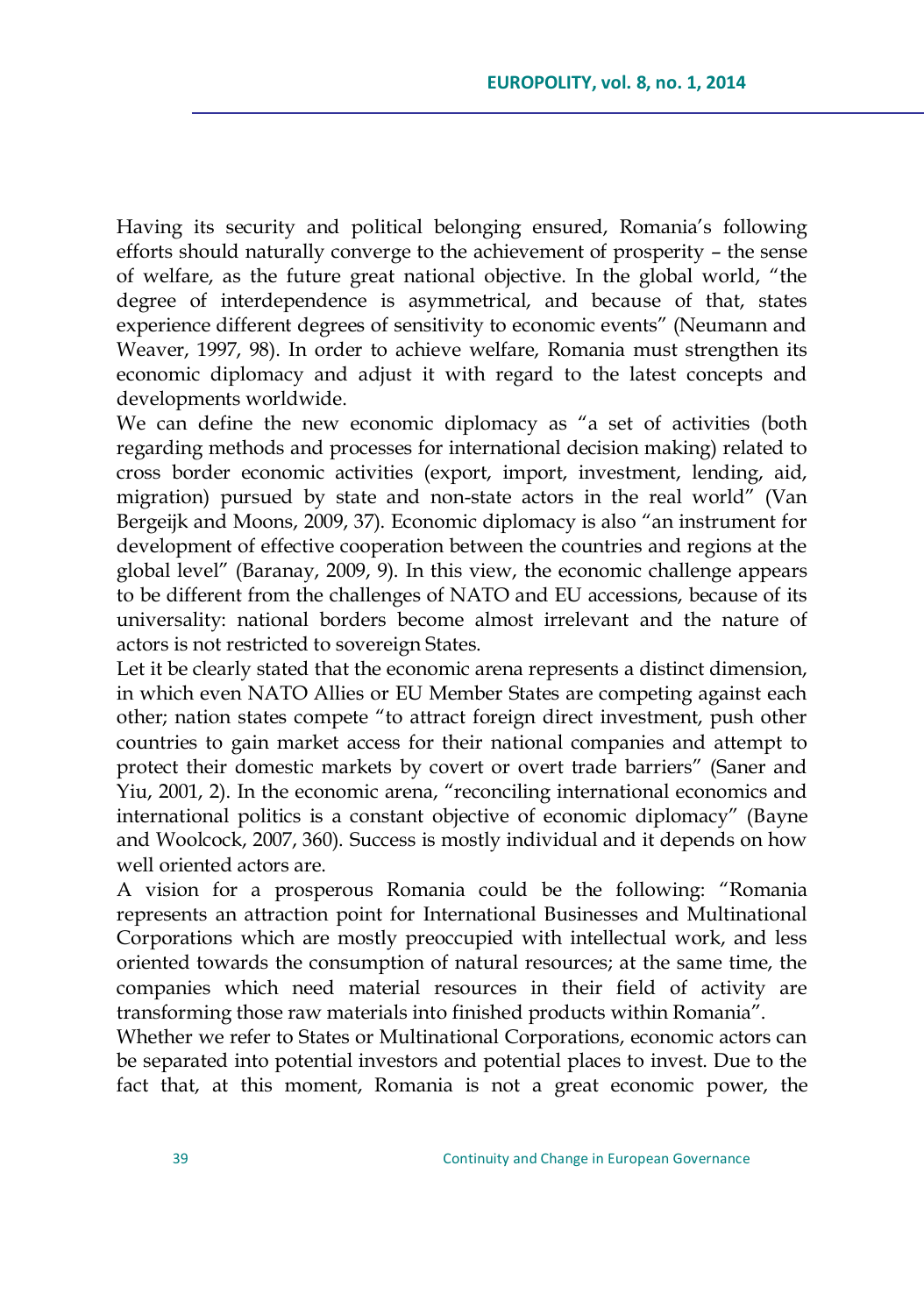construction of Romania"s plan should start from positioning as a potential place to invest.

In regard to the future role of diplomacy, it should mainly focus on transnational, non-state economic actors. In this vision, the Romanian economic diplomacy"s mission would be to promote a set of criteria that Romania is offering in order to attract the investor"s attention, and to attract the targeted capital. In other words, Romania should become a country that meets the investors' criteria, and the role of economic diplomacy will be to search the targeted investors and to convince them that Romania is the best place for them to place their investments.

In this light, the next national goal of Romania should be to become a likely place to invest. In order to succeed, Romania has to do two things: first, to identify the principles due to which investors guide in order to place their investments, and second, to transform itself into the exponent of those principles.

The construction of Romania"s plan should start with the identification of all relevant internal actors that might have a role in defining national interest in economic terms. That will be followed by the elaboration of a collaborative, long term, strategic action plan. It will be vital to pursue an indirect and long term benefit, instead of a direct and immediate one and also to prioritize the investment sectors and domains. When this planning phase will be completed, the national interest of Romania can be defined in economic terms and its implementation could take place, at an institutional level.

A new institutional framework could also be created: a structure which will reunite personnel from all the institutions which have roles in the implementation of the economic objective, which would act in the benefit and under the coordination of the Ministry of Foreign Affairs. This structure will monitor all relevant international institutions, actors, behaviours, stocks, financial markets etc. and will provide intelligence for Romanian diplomats who are enforcing the economic objective. Keeping Romanian diplomats up to date with the latest developments is essential in order to identify the key aspects of investor"s behaviours.

In order to become the exponent of the principles by which investors are guided, Romania must suffer some profound reforms, related to legislative coherence and predictability, strong and independent institutions, fiscal facilities, reduced bureaucracy, a high degree of flexibility at the institutional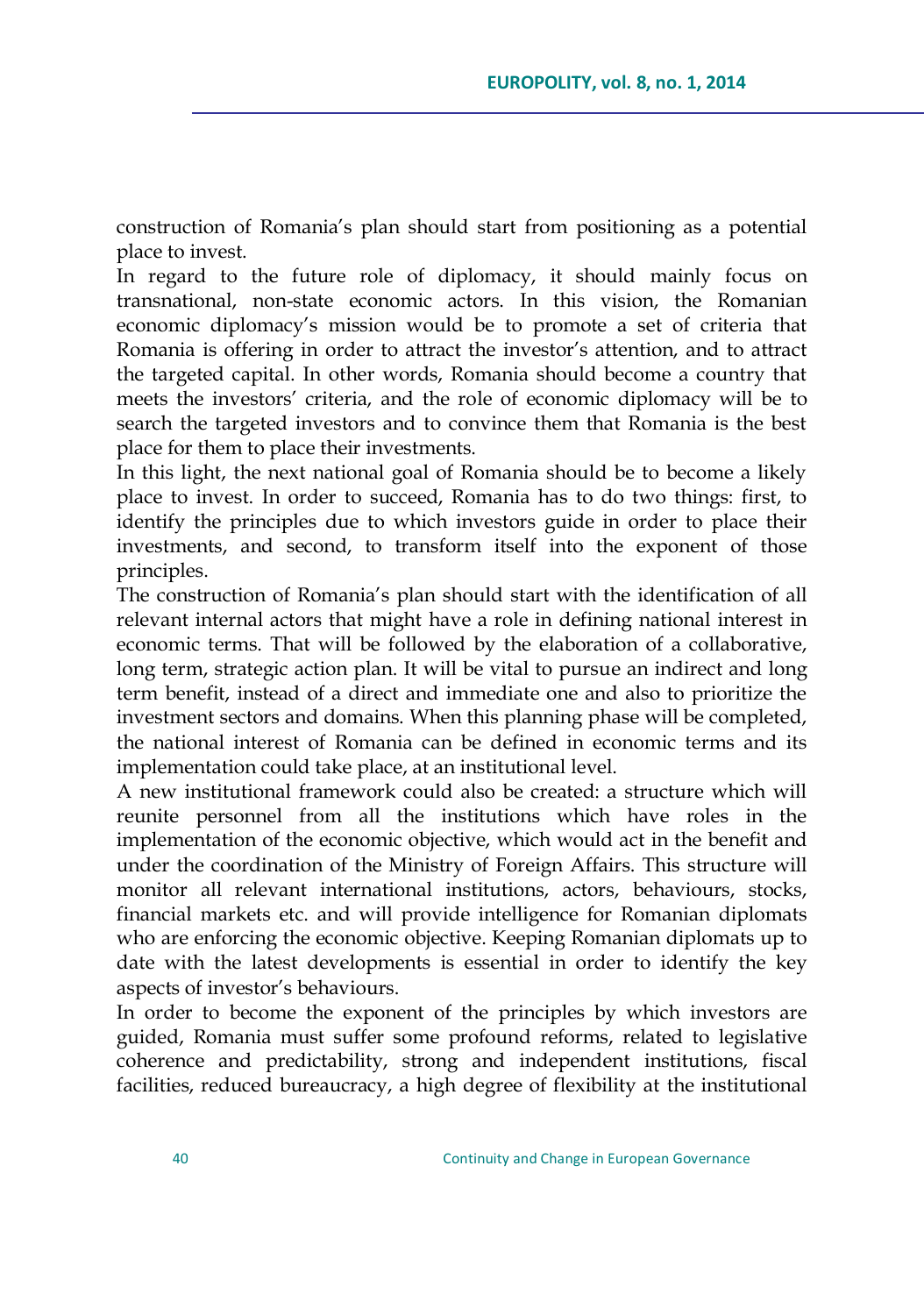level and, most important, qualified human resources. Related to the economic model of Romania, some of investor's demands are regarding criteria as "openness, reputation for innovation and regulatory regimes" (Hocking, Melissen, Riordan and Sharp, 2012, 42).

The institutional design, the rules, procedures and activities regarding Romanian economic diplomacy should be focused on effectiveness, or on "its capacity to achieve its negotiation goals" (Woolcock, 2012, 7).

Finally, the key element which will connect the energies of the relevant actors is leadership. The leadership could be individual, institutional or both. The best way to achieve Romania"s next country objective would be the one in which the President, the Prime Minister or both of them will become its promoters. Thus, the strategic objective of transforming Romania into a land of opportunity for investors could be enforced.

### **7. CONCLUSION**

The next strategic objective for Romania should be defined in economic terms, due to the fact that Romania has ensured its security and sense of belonging. The welfare objective requires conceptual efforts, strategy, vision and creativity, and does not resemble with NATO and EU admission processes, which were defined in terms of compliance. The different nature of the economic objective could explain why Romania is expecting the next strategic objective to appear as an external challenge. All efforts should connect in order to transform Romania into a land of opportunity for investments. The enforcement of this objective requires a strong, long term leadership and also the hard work and commitment of Romanian Economic Diplomacy.

### **LIST OF REFERENCES**

- Beathe, J. 2006. *Classical Theory in International Relations*, Cambridge University Press, New York.
- Edkins J., Vaughan-Williams N. 2009. *Critical Theorists and International Relations*, Routledge, New York.